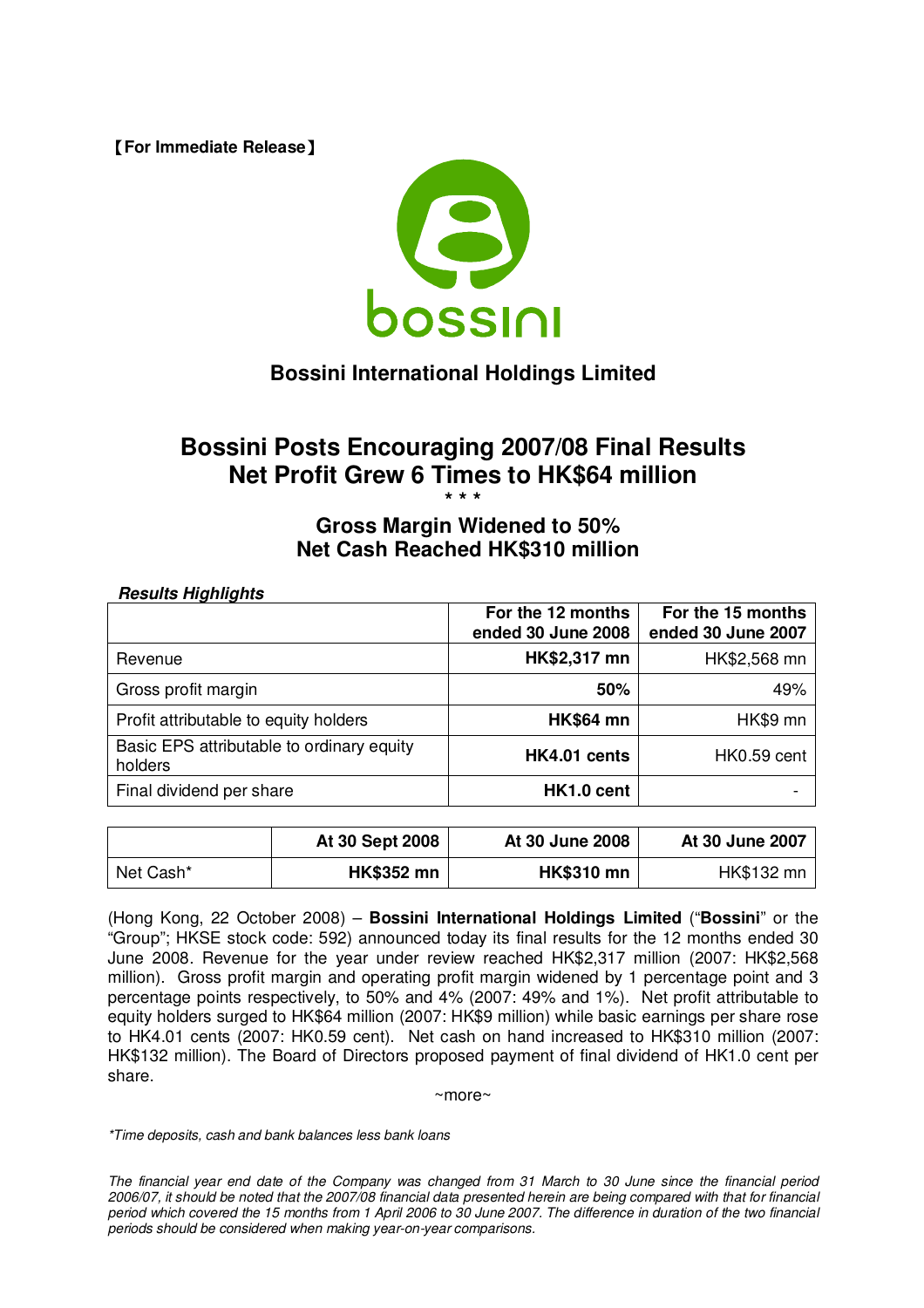*Bossini Posts Strong 2007/08 Final Results Net Profit Grew 6 Times to HK\$64 million Page 2*

On an operational level, the Group's overall same-store sales recorded positive growth of 5% (2007: 8% decline) during the year under review. The average product selling price recorded a double-digit increase, a clear reflection of the strengthened product collection with trendier designs and enhanced merchandise. In the retail business, net sales per sq. ft. also saw a strong 20% growth to HK\$3,000 (2007: HK\$2,500).

In addition, the Group expended a great deal of resources on shortening its inventory turnover cycle, by increasing the frequency of new collection launch with reduced quantities for each model to accelerate the time-to-market. Inventory turnover, therefore, was shortened considerably by 18 days, dropping from 54 days to 36 days.

Commenting on the final results, Ms. Kathy Chan, Chief Executive Officer of **Bossini**, said, "The Group achieved remarkable improvements in profitability. These involved a series of new business initiatives that stressed sharpening the "bossini" brand's core competitive edge in meeting family needs, optimising operational efficiencies, enriching product lines with extended choices, strengthening product design and merchandise, implementing innovative sales and marketing campaigns that leverage licensed cross-over products, and improved financial and management systems."

As for international expansion, the Group entered 8 new markets, including South Korea, Egypt, Russia, Romania, Mongolia, Morocco, Syria and Poland in the year under review. As at 30 June 2008, the Group operated 1,056 stores (2007: 1,051) globally.

The Group has been one of the pioneers in leveraging co-branded and licensed products to promote "bossini" through cooperation with international brands that share similar brand values. As a sustaining initiative to reinforce the new brand image, "bossini" has introduced a number of licensed products during the year under review, including the M&M's series, the Super Mario series, The Simpsons series and Kung Fu Panda series. Of these, the "bossini X M&M's" crossover series was honoured the "Best Licensee Award" by the Hong Kong Trade Development Council in July 2008.

Looking forward, with the strengthening of the "bossini" brand and the implementation of new initiatives for the "bossinistyle" brand, the Group is confident of the outlook in the Mainland China market and expects to see continual improvements with a plan to add a total of 109 stores in Mainland China in the coming fiscal year. The export franchise business has also delivered encouraging results over the past few years, and the trend is expected to continue. The Group plans to continue adding footprints in new countries annually to its export franchising business and to seek organic expansion in countries where it has already entered in order to further bolster its market presence worldwide.

Ms. Chan added, "The year ahead of us is expected to be a year of uncertainty and volatility. With HK\$352 million net cash on hand as at the end of September 2008, we are confident of overcoming the challenges and market turbulence brought forth by the global credit crisis and will continue to maintain growth in profitability."

Ms. Chan concluded, "Integrating strong brand equity, competitive products, network quality, and operational efficiency, the Group aims to reinforce its position as a leading casual apparel brand in Asia and further extend its geographical coverage to become a leader in the international apparel arena. We will seize market opportunities in a proactive yet pragmatic manner to reward shareholders with solid results."